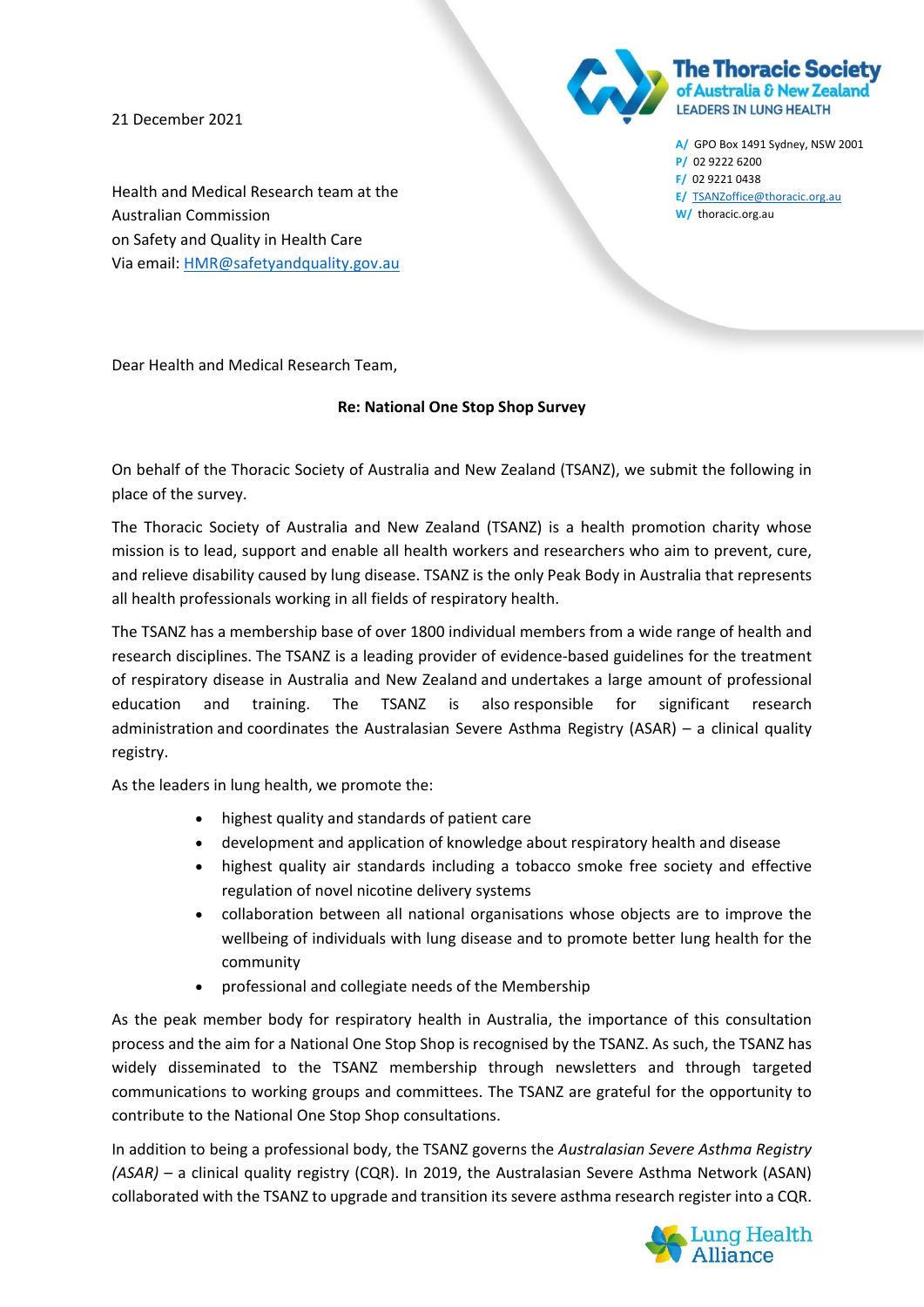The ASAR now has National Mutual Acceptance (NMA) for sites within Australia. Currently, the ASAR has national coverage in New South Wales, Victoria, Queensland, South Australia, and Western Australia, in addition to ethics approval in New Zealand.

For the purposes of this letter, the discussion is from the perspective of the TSANZ Registries team, specifically, based on our experience with the systems we use regularly. We do not currently run clinical trials.

## **Addressing barriers**

The TSANZ Registries team can relate to many of the challenges identified in the survey, most notably:

- Navigating the various approval processes and systems
- Knowing what approvals are required
- Duplicative manual data entry into multiple systems
- Comparative timeliness of research start-up
- Ethical review and approval processes and systems
- Local site research authorisation
- Costs of conducting research
- Access to research sites
- Research recruitment progress
- Quality of research administrative processes

One specific issue encountered by the ASAR in the ethics process was not knowing the jurisdictionspecific Western Australia Specific Module and the Victoria Specific Module were required for sites within WA, and VIC, respectively. This then required additional amendments and held up the local authorisation processes.

#### **Navigating approval processes & systems and Site-Specific Authorisations**

The TSANZ Registries team and the ASAR Lead HREC is based in NSW. As such, REGIS is the primary ethics application system used. The team also has experience with ERM, RGS and limited experience with GEMS. The ASAR has obtained site-specific authorisation in NSW, QLD, WA, SA, and VIC.

There are improvements that could be made to the system. One example of an aspect the TSANZ Registry team uses regularly and could be improved is the 'Forms'. Currently, the only way to view previously submitted forms and to identify what the form was is by downloading all the files. If there was the capability to add a reference title specific to the project to a line on the forms list, this would facilitate easy identification and negate the need to download each document. Please see below for an example: Reference title for the amendment - ASAR Progress and Extension 2021.

|  | $\bullet$ Title                                      | <sup>2</sup> Status | # Owner | Created date           |
|--|------------------------------------------------------|---------------------|---------|------------------------|
|  | 039009 - Notification of an amendment to a research  | Approved            |         | 20/08/2020 11:49:58 AM |
|  | 036847 - Notification of an amendment to a research  | Approved            |         | 27/07/2020 09:43:59 PM |
|  | 027623 - Notification of an amendment to a research  | Approved            |         | 05/03/2020 04:19:49 PM |
|  | 18 076232 - Notification of an amendment to a resear | Approved            |         | 08/12/2021 11:30:45 AM |
|  | ASAR Progress and Extension 2021                     |                     |         |                        |

A member of

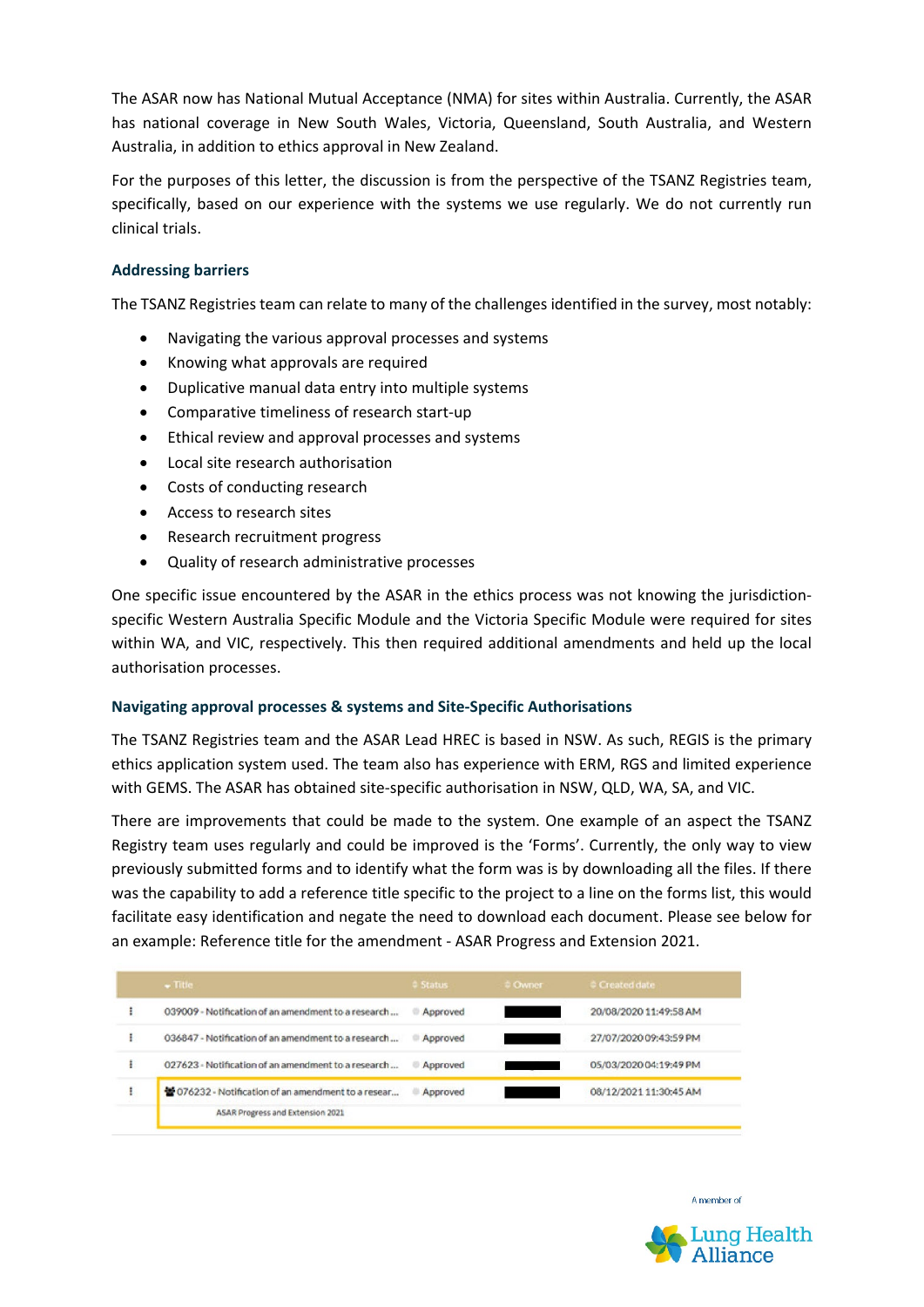Further, it would be ideal if each form could be click on to review the form in full with the accompanying documents available for download, rather than having to download all. Currently, the approvals of amendments are provided in email form. It would be beneficial to also upload these into the relevant form as a complete form package.

# **System interactions: Workflow functionality**

As identified in 'addressing barriers', previously, there are a number of challenges faced by researchers in gaining ethics approval and multi-centre approval. The TSANZ Registries team put forward the following suggestions for consideration for improving system interactions:

- When sites and Principal Investigators are nominated into the ethics application, automatic creation of a SSA application form for each site, Australia-wide.
- Create forms for Principal Investigators to complete their CVs and be able to update in realtime.
- When sites are loaded and include sites requiring specific modules, e.g. WA and VIC, that this is automatically prompted for the researcher to complete.
- Automatic replication of the study information into each SSA application form.
- Ability for sites to fill SSA-information concurrently such as personnel, contact details, etc so when ethics approval is received, the sites will only be required to upload the site-specific documentation e.g. adding site logo to PICF.
- Automatic renewal notices for ethics extension.

# **Systems interactions: Filtering functionality**

The TSANZ Registries team currently share information with sites, Principal Investigators, Sponsors, patient/consumer advocacy groups, potential sponsors, the TSANZ membership body, pharmaceutical companies, and an international collaborative body.

The TSANZ Registries team shares information under the following categories with stakeholders:

- Business needs ASAR Annual Reports which are internally and externally disseminated
- Regulatory needs
- Approvals needs
- Medical and patient care needs
- Adverse event reporting
- HREC reporting

We share the information through various methods including:

- Email
- Online portal
- Written communication
- Internal systems
- Phone
- Video conference
- Face-to-face
- Seminars / conferences / workshops

# **National Clinical Trials (Health & Medical Research) Registry**

While the TSANZ Registries team does not currently undertake clinical trials, we would support being able to access a registry of clinical trials. To utilise this registry effectively, it would be helpful if the

A member of